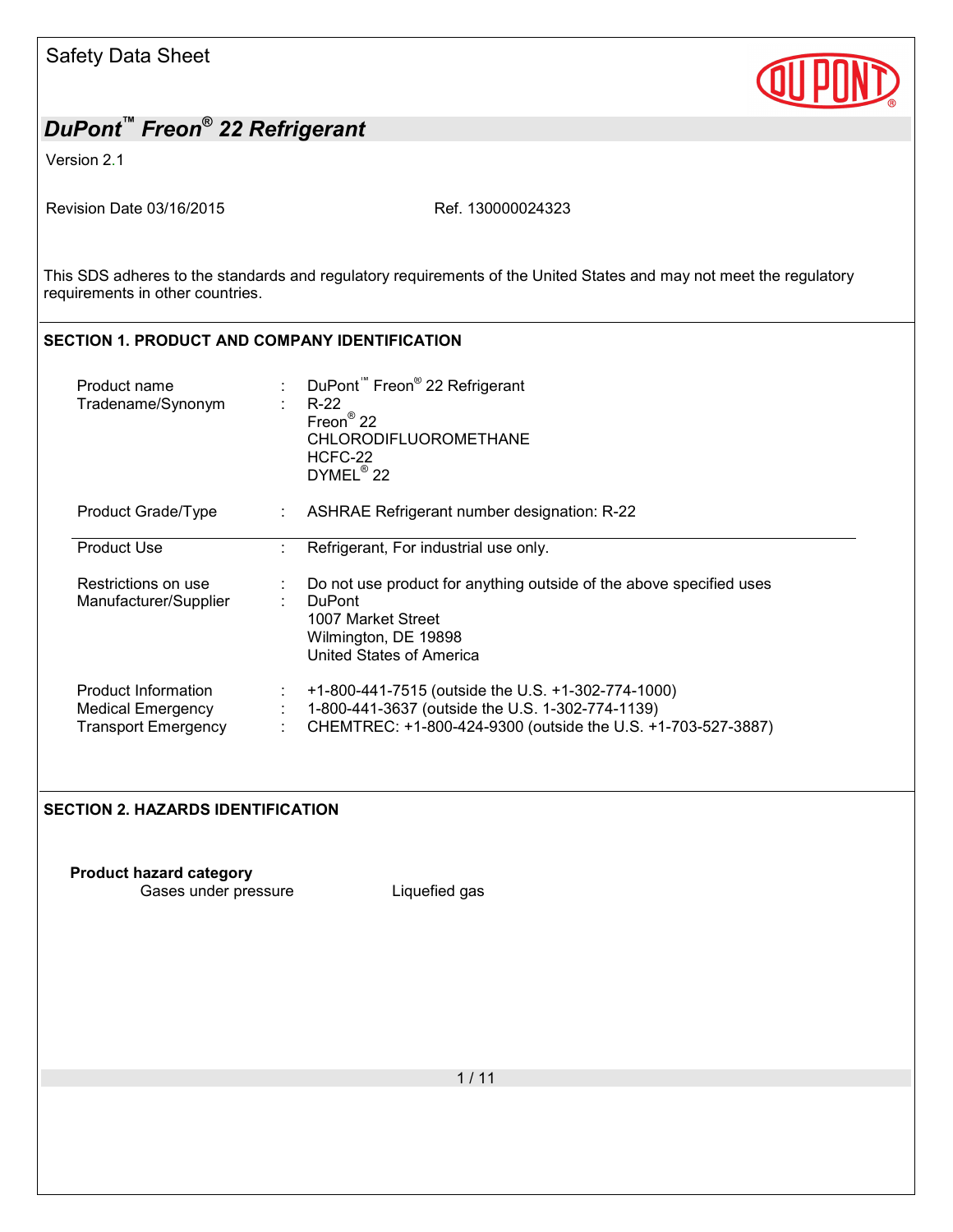

warning symptoms, due to cardiac effects., May cause cardiac arrhythmia.

## **SECTION 3. COMPOSITION/INFORMATION ON INGREDIENTS**

| Component                       | CAS-No. | Concentration |
|---------------------------------|---------|---------------|
| Chlorodifluoromethane (HCFC-22) | 75-45-6 | 100 %         |

: Protect from sunlight. Store in a well-ventilated place.

Vapours are heavier than air and can cause suffocation by reducing oxygen available for breathing., Rapid evaporation of the liquid may cause frostbite., Misuse or intentional inhalation abuse may cause death without

## **SECTION 4. FIRST AID MEASURES**

Hazardous prevention

measures

**Other hazards**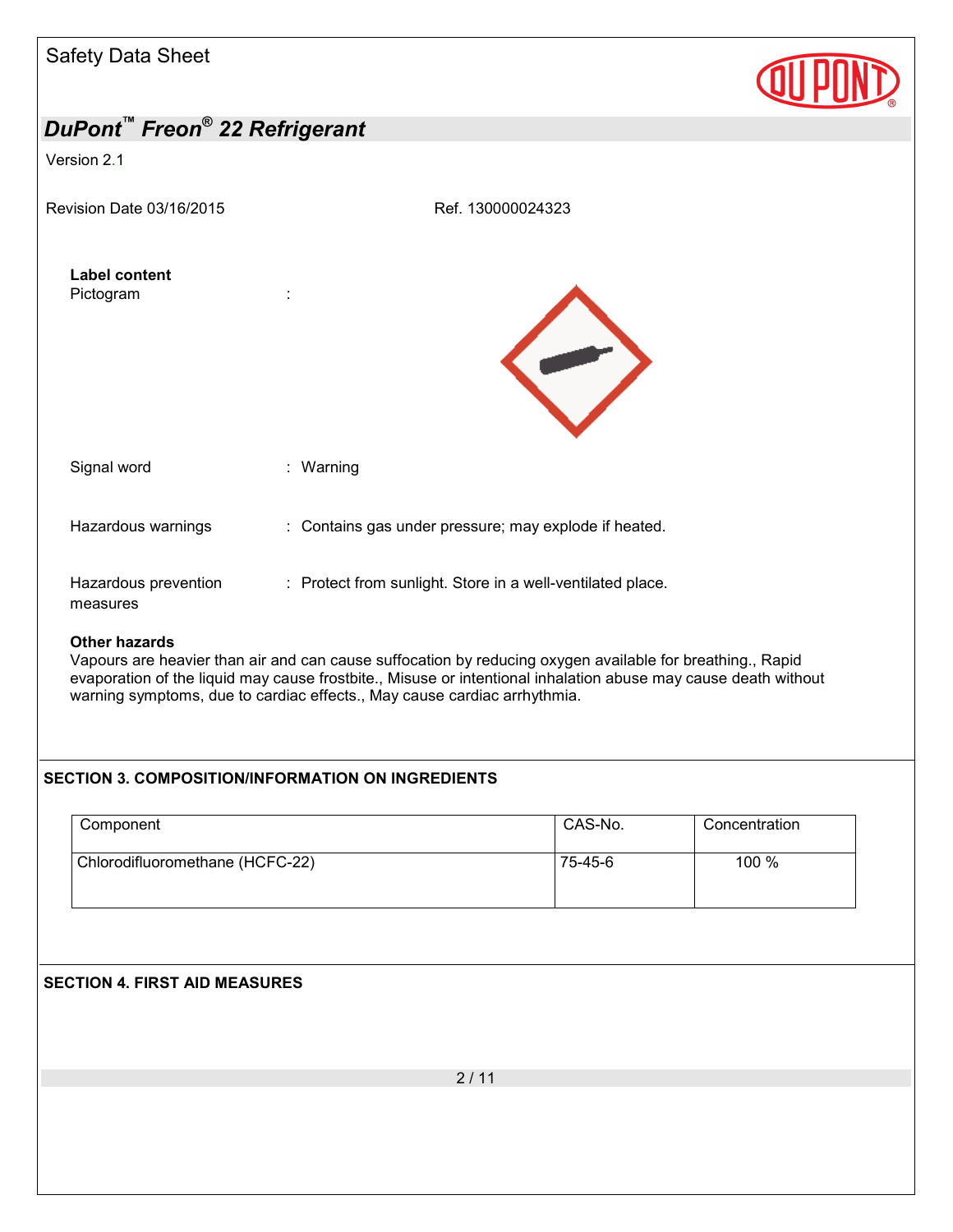

Version 2.1

| Revision Date 03/16/2015                  | Ref. 130000024323                                                                                                                                                                                 |
|-------------------------------------------|---------------------------------------------------------------------------------------------------------------------------------------------------------------------------------------------------|
| General advice                            | Never give anything by mouth to an unconscious person. When symptoms<br>persist or in all cases of doubt seek medical advice.                                                                     |
| Inhalation                                | Remove from exposure, lie down. Move to fresh air. Keep patient warm and at<br>rest. Artificial respiration and/or oxygen may be necessary. Call a physician.                                     |
| Skin contact                              | : Take off all contaminated clothing immediately. Flush area with lukewarm<br>water. Do not use hot water. If frostbite has occurred, call a physician.                                           |
| Eye contact                               | In case of contact, immediately flush eyes with plenty of water for at least 15<br>minutes. Call a physician.                                                                                     |
| Ingestion                                 | : Is not considered a potential route of exposure.                                                                                                                                                |
| Most important<br>symptoms/effects, acute | : No applicable data available.                                                                                                                                                                   |
| and delayed<br>Protection of first-aiders | If potential for exposure exists refer to Section 8 for specific personal protective<br>equipment.                                                                                                |
| Notes to physician                        | Because of possible disturbances of cardiac rhythm, catecholamine drugs,<br>such as epinephrine, that may be used in situations of emergency life support<br>should be used with special caution. |
| <b>SECTION 5. FIREFIGHTING MEASURES</b>   |                                                                                                                                                                                                   |

| Suitable extinguishing media      | : As appropriate for combustibles in area. Extinguishant for other burning<br>material in area is sufficient to stop burning. |
|-----------------------------------|-------------------------------------------------------------------------------------------------------------------------------|
| Unsuitable extinguishing<br>media | $\therefore$ No applicable data available.                                                                                    |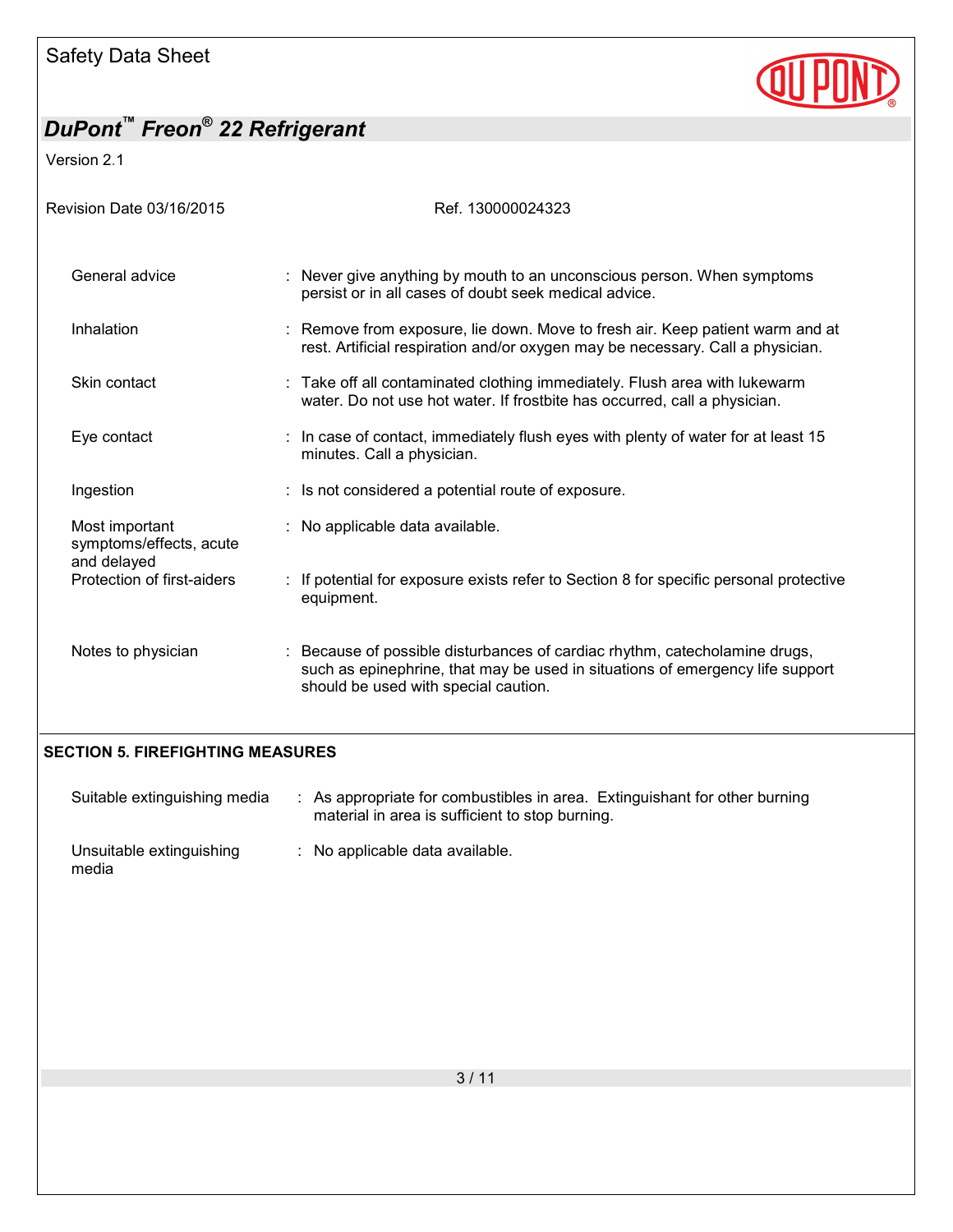Version 2.1

Revision Date 03/16/2015 Ref. 130000024323 Specific hazards : Cylinders are equipped with pressure and temperature relief devices, but may still rupture under fire conditions. Decomposition may occur. Contact of welding or soldering torch flame with high concentrations of refrigerant can result in visible changes in the size and colour of the torch flame. This flame effect will only occur in concentrations of product well above the recommended exposure limit. Therefore stop all work and ventilate to disperse refrigerant vapors from the work area before using any open flames. This substance is not flammable in air at temperatures up to 100 deg. C (212 deg. F) at atmospheric pressure. However, mixtures of this substance with high concentrations of air at elevated pressure and/or temperature can become combustible in the presence of an ignition source. This substance can also become combustible in an oxygen enriched environment (oxygen concentrations greater than that in air). Whether a mixture containing this substance and air, or this substance in an oxygen enriched atmosphere become combustible depends on the inter-relationship of 1) the temperature 2) the pressure, and 3) the proportion of oxygen in the mixture. In general, this substance should not be allowed to exist with air above atmospheric pressure or at high temperatures; or in an oxygen enriched environment. For example this substance should NOT be mixed with air under pressure for leak testing or other purposes. Experimental data have also been reported which indicate combustibility of this substance in the presence of certain concentrations of chlorine. Special protective equipment for firefighters : In the event of fire, wear self-contained breathing apparatus. Wear neoprene gloves during cleaning up work after a fire. Further information : Self-contained breathing apparatus (SCBA) is required if containers rupture and contents are released under fire conditions. Cool containers/tanks with water spray. Water runoff should be contained and neutralized prior to release.

### **SECTION 6. ACCIDENTAL RELEASE MEASURES**

NOTE: Review FIRE FIGHTING MEASURES and HANDLING (PERSONNEL) sections before proceeding with clean-up. Use appropriate PERSONAL PROTECTIVE EQUIPMENT during clean-up.

| Safeguards (Personnel)    | Evacuate personnel to safe areas. Ventilate the area. Refer to protective<br>measures listed in sections 7 and 8. |  |
|---------------------------|-------------------------------------------------------------------------------------------------------------------|--|
| Environmental precautions | Should not be released into the environment.                                                                      |  |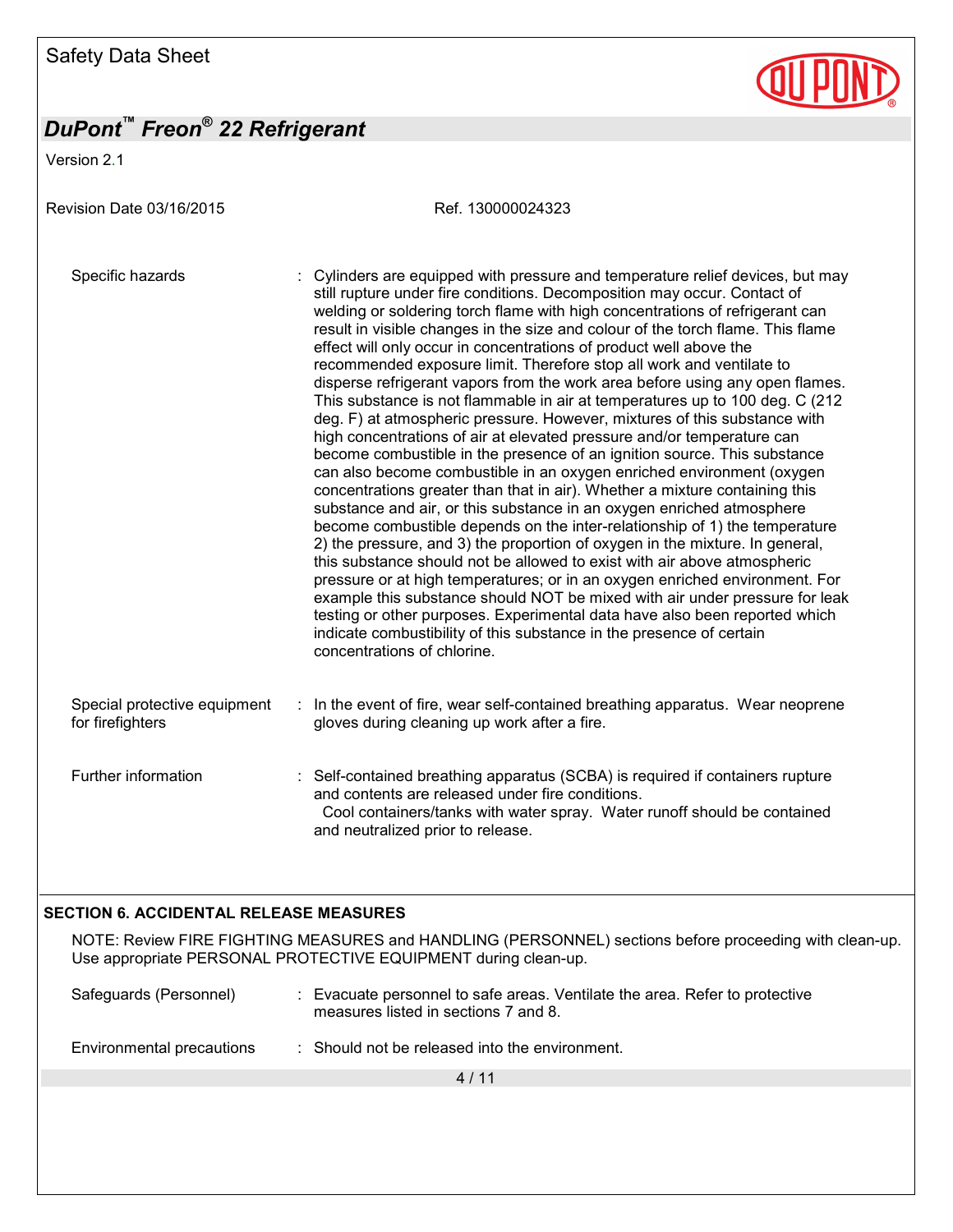

Version 2.1

| Revision Date 03/16/2015                                | Ref. 130000024323                                                                                                                                                                                                                                                                                                                                                                                                                                                                                                                                                                                                                                                                                                                                                                                                                                                                                                               |
|---------------------------------------------------------|---------------------------------------------------------------------------------------------------------------------------------------------------------------------------------------------------------------------------------------------------------------------------------------------------------------------------------------------------------------------------------------------------------------------------------------------------------------------------------------------------------------------------------------------------------------------------------------------------------------------------------------------------------------------------------------------------------------------------------------------------------------------------------------------------------------------------------------------------------------------------------------------------------------------------------|
|                                                         |                                                                                                                                                                                                                                                                                                                                                                                                                                                                                                                                                                                                                                                                                                                                                                                                                                                                                                                                 |
| Spill Cleanup                                           | Evaporates.<br>Ventilate area using forced ventilation, especially low or enclosed places<br>where heavy vapors might collect.                                                                                                                                                                                                                                                                                                                                                                                                                                                                                                                                                                                                                                                                                                                                                                                                  |
| <b>Accidental Release Measures</b>                      | : Ventilate area, especially low or enclosed places where heavy vapours might<br>collect. Avoid open flames and high temperatures. Self-contained breathing<br>apparatus (SCBA) is required if a large release occurs.                                                                                                                                                                                                                                                                                                                                                                                                                                                                                                                                                                                                                                                                                                          |
| <b>SECTION 7. HANDLING AND STORAGE</b>                  |                                                                                                                                                                                                                                                                                                                                                                                                                                                                                                                                                                                                                                                                                                                                                                                                                                                                                                                                 |
| Handling (Personnel)                                    | : Avoid breathing vapours or mist. Avoid contact with skin, eyes and clothing.<br>Provide sufficient air exchange and/or exhaust in work rooms. For personal<br>protection see section 8.<br>The product should not be mixed with air for leak testing or used with air for<br>any other purpose above atmospheric pressure. Contact with chlorine or<br>other strong oxidizing agents should also be avoided.<br>Handle in accordance with good industrial hygiene and safety practice.                                                                                                                                                                                                                                                                                                                                                                                                                                        |
| Handling (Physical Aspects)                             | : No special protective measures against fire required.                                                                                                                                                                                                                                                                                                                                                                                                                                                                                                                                                                                                                                                                                                                                                                                                                                                                         |
| Dust explosion class<br>Storage                         | No applicable data available.<br>Valve protection caps and valve outlet threaded plugs must remain in place<br>unless container is secured with valve outlet piped to use point. Do not drag,<br>slide or roll cylinders. Use a suitable hand truck for cylinder movement. Use a<br>pressure reducing regulator when connecting cylinder to lower pressure<br>(<3000 psig) piping or systems. Never attempt to lift cylinder by its cap. Use a<br>check valve or trap in the discharge line to prevent hazardous back flow into<br>the cylinder. Cylinders should be stored upright and firmly secured to<br>prevent falling or being knocked over.<br>Separate full containers from empty containers. Keep at temperature not<br>exceeding 52°C. Do not store near combustible materials. Avoid area where<br>salt or other corrosive materials are present.<br>The product has an indefinite shelf life when stored properly. |
| Storage period                                          | $:$ > 10 yr                                                                                                                                                                                                                                                                                                                                                                                                                                                                                                                                                                                                                                                                                                                                                                                                                                                                                                                     |
| Storage temperature                                     | : < 52 °C (< 126 °F)                                                                                                                                                                                                                                                                                                                                                                                                                                                                                                                                                                                                                                                                                                                                                                                                                                                                                                            |
| <b>SECTION 8. EXPOSURE CONTROLS/PERSONAL PROTECTION</b> |                                                                                                                                                                                                                                                                                                                                                                                                                                                                                                                                                                                                                                                                                                                                                                                                                                                                                                                                 |
|                                                         | 5/11                                                                                                                                                                                                                                                                                                                                                                                                                                                                                                                                                                                                                                                                                                                                                                                                                                                                                                                            |
|                                                         |                                                                                                                                                                                                                                                                                                                                                                                                                                                                                                                                                                                                                                                                                                                                                                                                                                                                                                                                 |
|                                                         |                                                                                                                                                                                                                                                                                                                                                                                                                                                                                                                                                                                                                                                                                                                                                                                                                                                                                                                                 |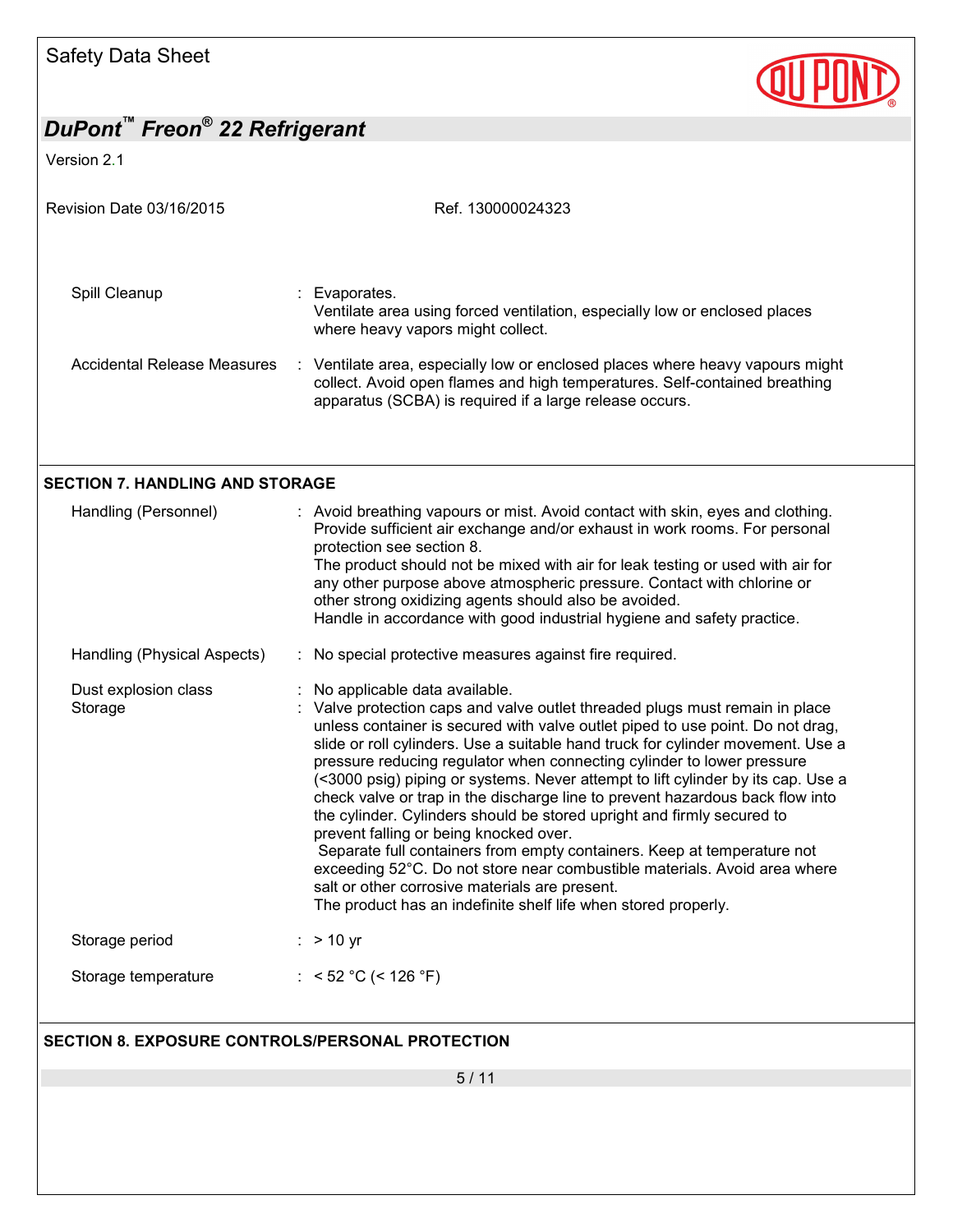

Version 2.1

| Revision Date 03/16/2015                                   |                            |                             | Ref. 130000024323 |                                                                                                                                                                                                      |
|------------------------------------------------------------|----------------------------|-----------------------------|-------------------|------------------------------------------------------------------------------------------------------------------------------------------------------------------------------------------------------|
| Engineering controls                                       |                            |                             |                   | : Ensure adequate ventilation, especially in confined areas. Local exhaust<br>should be used when large amounts are released. Mechanical ventilation<br>should be used in low or enclosed places.    |
| Personal protective equipment<br>Respiratory protection    |                            |                             |                   | Under normal manufacturing conditions, no respiratory protection is required<br>when using this product. For rescue and maintenance work in storage tanks<br>use self-contained breathing apparatus. |
| Hand protection                                            |                            |                             |                   | : Additional protection: Impervious gloves                                                                                                                                                           |
| Hand protection                                            | guidelines                 |                             |                   | : Additional protection: Protective gloves complying with EN 374., or, US OSHA                                                                                                                       |
| Eye protection                                             |                            | contact with this material. |                   | : Safety glasses with side-shields Additionally wear a face shield where the<br>possibility exists for face contact due to splashing, spraying or airborne                                           |
| Protective measures                                        | occurs.                    |                             |                   | : Self-contained breathing apparatus (SCBA) is required if a large release                                                                                                                           |
| <b>Exposure Guidelines</b><br><b>Exposure Limit Values</b> |                            |                             |                   |                                                                                                                                                                                                      |
| Chlorodifluoromethane<br><b>TLV</b>                        | (ACGIH)                    | 1,000 ppm                   |                   | <b>TWA</b>                                                                                                                                                                                           |
|                                                            |                            |                             |                   |                                                                                                                                                                                                      |
| <b>SECTION 9. PHYSICAL AND CHEMICAL PROPERTIES</b>         |                            |                             |                   |                                                                                                                                                                                                      |
| Appearance<br>Physical state<br>Form                       | gaseous<br>: Liquefied gas |                             |                   |                                                                                                                                                                                                      |

Color : clear

Odor : slight, ether-like

Odor threshold : No applicable data available.

pH : neutral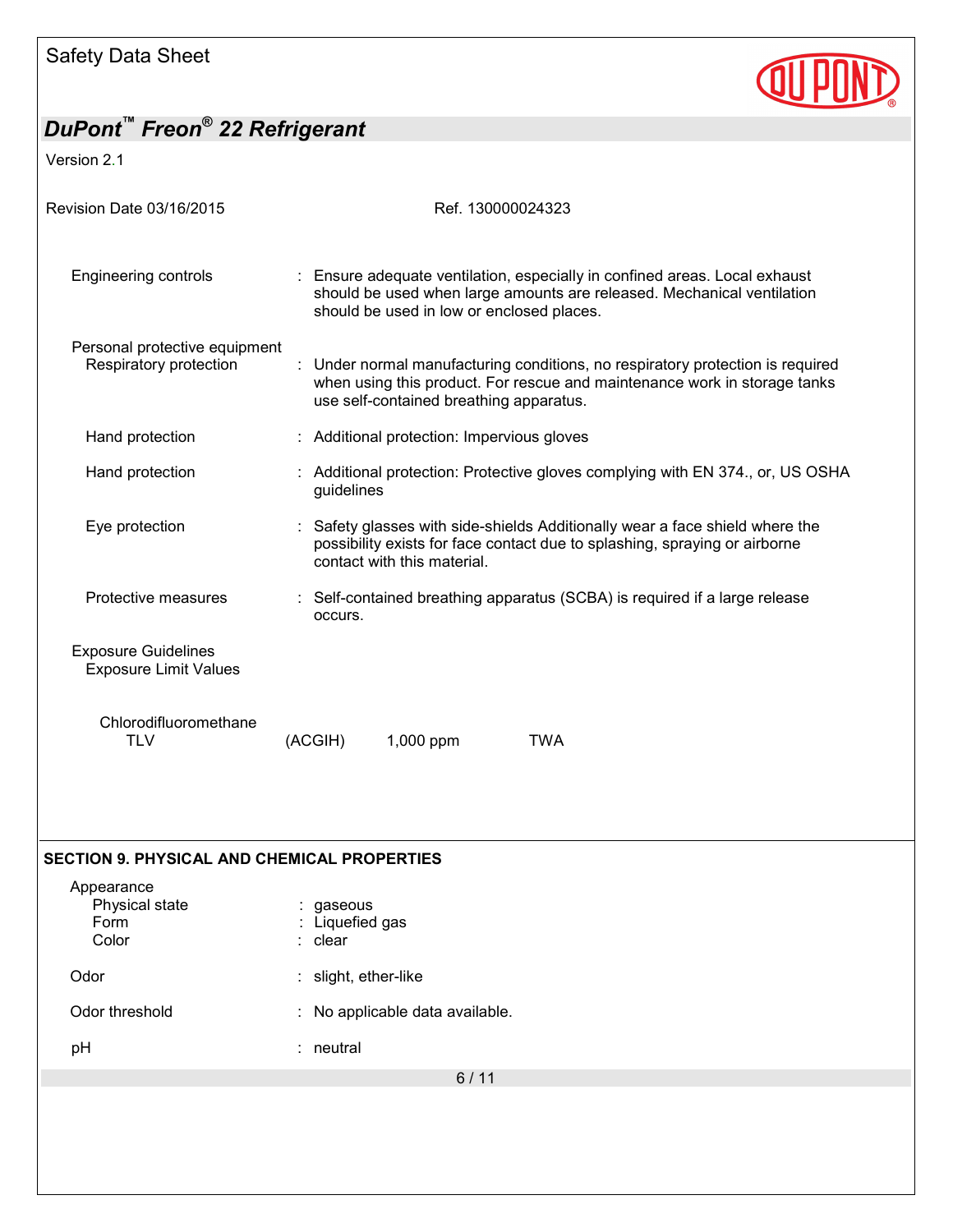

## Version 2.1

| Revision Date 03/16/2015                   | Ref. 130000024323                                   |  |  |
|--------------------------------------------|-----------------------------------------------------|--|--|
| Melting point/range                        | : No applicable data available.                     |  |  |
| Boiling point/boiling range                | : Boiling point<br>-40.8 °C (-41.4 °F) at 1,013 hPa |  |  |
| Flash point                                | does not flash                                      |  |  |
| Evaporation rate                           | : > 1<br>$(CCL4=1.0)$                               |  |  |
| Flammability (solid, gas)                  | No applicable data available.<br>÷.                 |  |  |
| Upper explosion limit                      | Method: None per ASTM E681                          |  |  |
| Lower explosion limit                      | Method: None per ASTM E681<br>÷                     |  |  |
| Vapor pressure                             | 10,439.0 hPa at 25 °C (77 °F)<br>t.                 |  |  |
| Vapor density                              | : $3.0$ at 25°C (77°F) and 1013 hPa (Air=1.0)       |  |  |
| Density                                    | : 1.191 g/cm3 at 25 °C (77 °F)<br>(as liquid)       |  |  |
| Specific gravity (Relative<br>density)     | : 1.19 at 25 °C (77 °F)                             |  |  |
| Water solubility                           | : 2.6 g/l at 25 °C (77 °F)                          |  |  |
| Solubility(ies)                            | No applicable data available.                       |  |  |
| Partition coefficient: n-<br>octanol/water | : No applicable data available.                     |  |  |
| Auto-ignition temperature                  | No applicable data available.<br>÷.                 |  |  |
| Decomposition temperature                  | 632 °C                                              |  |  |
| Viscosity, kinematic                       | No applicable data available.                       |  |  |
| Viscosity                                  | No applicable data available.                       |  |  |
| % Volatile                                 | 100 %                                               |  |  |
|                                            |                                                     |  |  |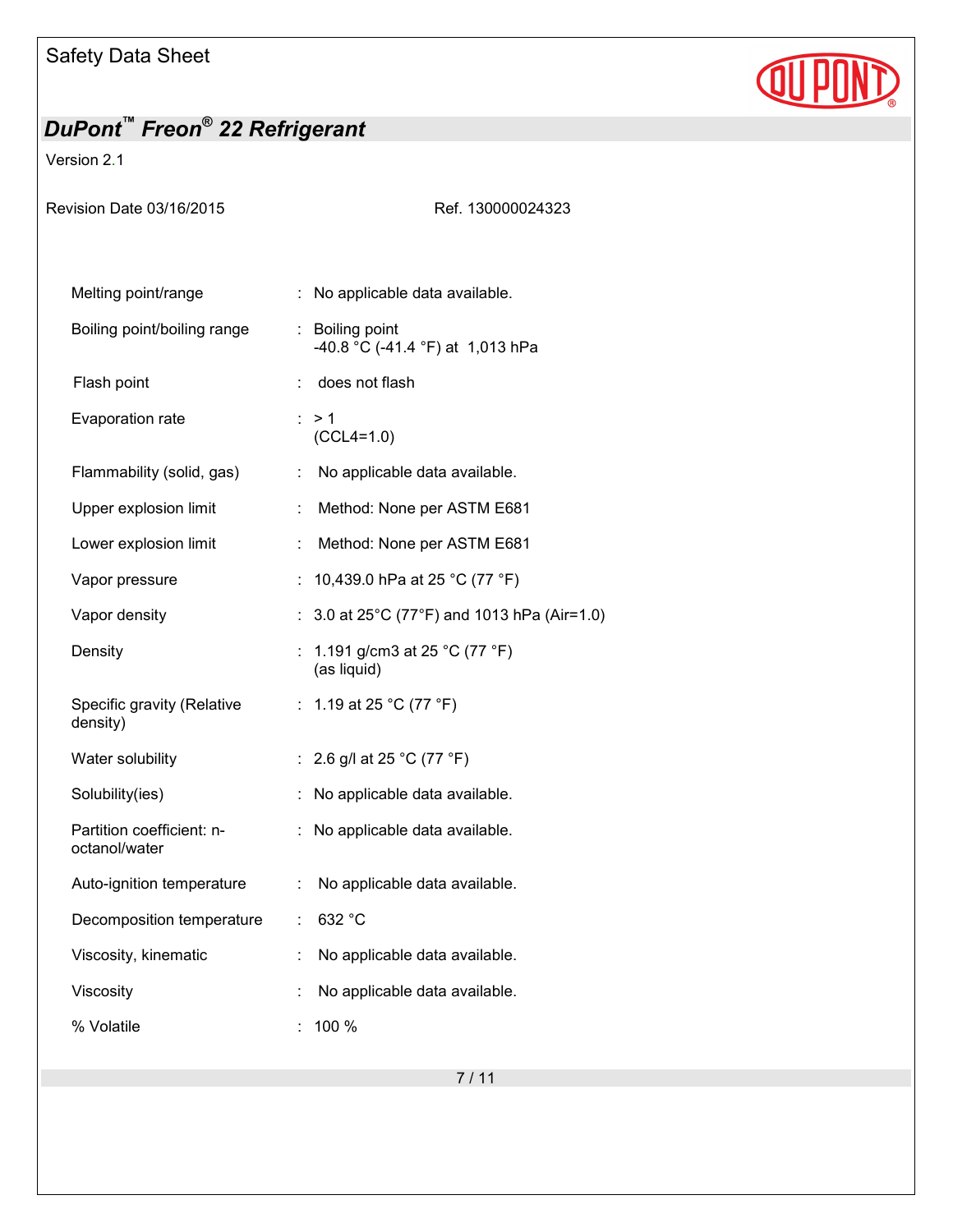

## *DuPont™ Freon® 22 Refrigerant*  Version 2.1 Revision Date 03/16/2015 Revision Date 03/16/2015 8 / 11 **SECTION 10. STABILITY AND REACTIVITY**  Reactivity **Example 20** Reactivity **:** Decomposes on heating. Chemical stability **Stable at normal temperatures and storage conditions.** Possibility of hazardous reactions : Polymerization will not occur.Other burning materials may cause HCFC 22 to burn weakly.Chlorodifluoromethane is not flammable at ambient temperatures and atmospheric pressure. However, chlorodifluoromethane has been shown in tests to be combustible at pressures as low as 60 psig at ambient temperature when mixed with air at concentrations of 65 volume % air. Experimental data have also been reported which indicate combustibility of HCFC 22 in the presence of certain concentrations of chlorine. Conditions to avoid : The product is not flammable in air under ambient conditions of temperature and pressure. When pressurised with air or oxygen, the mixture may become flammable. Certain mixtures of HCFCs or HFCs with chlorine may become flammable or reactive under certain conditions. Avoid open flames and high temperatures. Incompatible materials : Alkali metals Alkaline earth metals, Powdered metals, Powdered metal salts Hazardous decomposition products : Decomposition products are hazardous., This material can be decomposed by high temperatures (open flames, glowing metal surfaces, etc.) forming hydrochloric and hydrofluoric acids, and possibly carbonyl halides., These materials are toxic and irritating., Avoid contact with decomposition products **SECTION 11. TOXICOLOGICAL INFORMATION**  Chlorodifluoromethane (HCFC-22)  $\therefore$  > 150000 ppm, Mouse Inhalation Low Observed Adverse Effect Concentration (LOAEC) : 50000 ppm , Dog Cardiac sensitization Inhalation No Observed Adverse Effect Concentration : 25000 ppm , Dog Cardiac sensitization Skin irritation : Not expected to cause skin irritation based on expert review of the properties of the substance.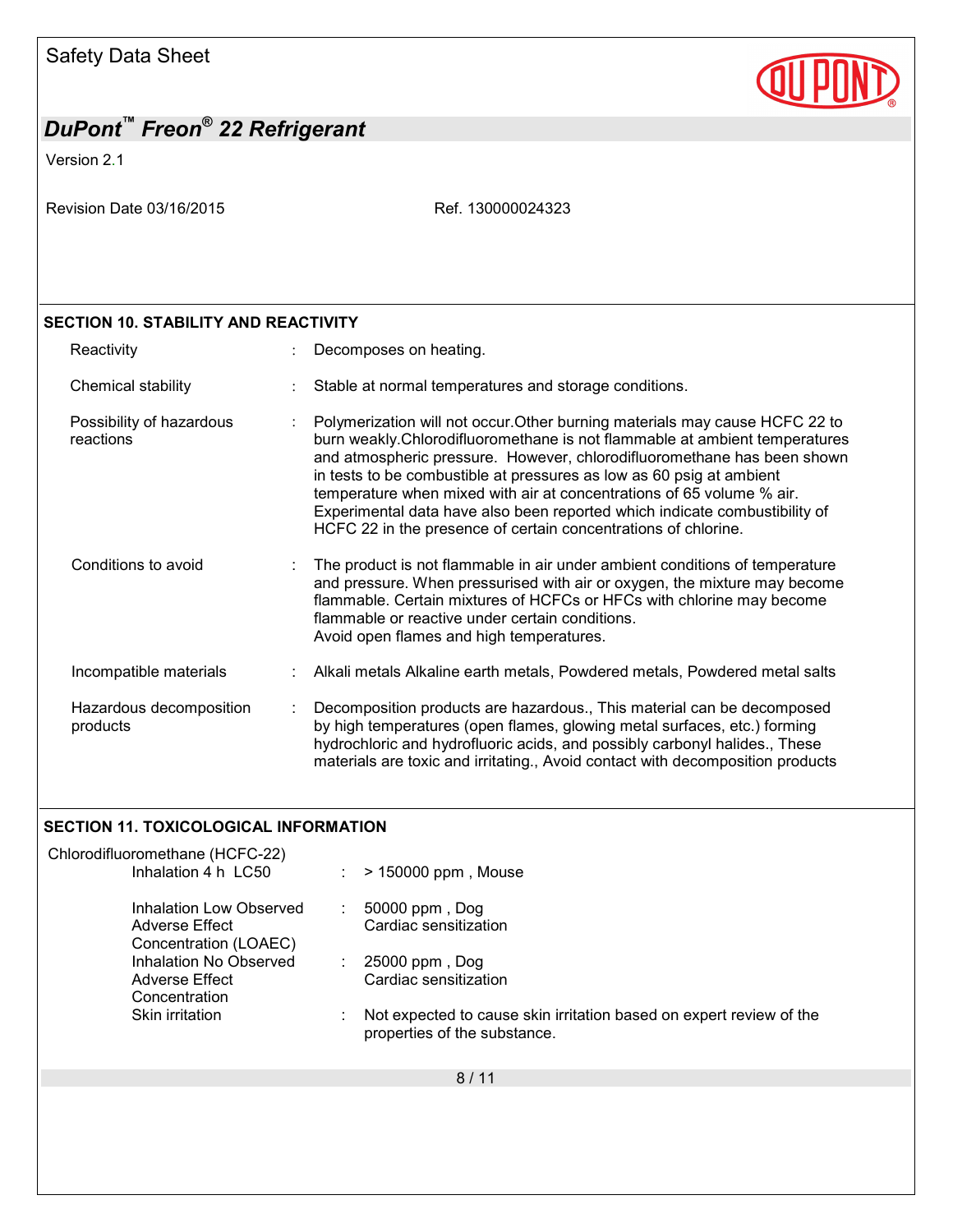

Version 2.1

| Revision Date 03/16/2015                                                | Ref. 130000024323                                                                                                                                                                                                                                                                                                                                                                                                                                                                                                                   |
|-------------------------------------------------------------------------|-------------------------------------------------------------------------------------------------------------------------------------------------------------------------------------------------------------------------------------------------------------------------------------------------------------------------------------------------------------------------------------------------------------------------------------------------------------------------------------------------------------------------------------|
|                                                                         |                                                                                                                                                                                                                                                                                                                                                                                                                                                                                                                                     |
| Eye irritation                                                          | Not expected to cause eye irritation based on expert review of the<br>properties of the substance.                                                                                                                                                                                                                                                                                                                                                                                                                                  |
| Skin sensitization                                                      | Not expected to cause sensitization based on expert review of the<br>properties of the substance.                                                                                                                                                                                                                                                                                                                                                                                                                                   |
| Repeated dose toxicity                                                  | Inhalation<br>Mouse<br>$\sim$<br>gas<br>No toxicologically significant effects were found.                                                                                                                                                                                                                                                                                                                                                                                                                                          |
| Carcinogenicity                                                         | Not classifiable as a human carcinogen.<br>Overall weight of evidence indicates that the substance is not<br>carcinogenic.                                                                                                                                                                                                                                                                                                                                                                                                          |
| Mutagenicity                                                            | Animal testing did not show any mutagenic effects.<br>Experiments showed mutagenic effects in cultured bacterial cells.                                                                                                                                                                                                                                                                                                                                                                                                             |
| Reproductive toxicity                                                   | No toxicity to reproduction<br>$\mathbb{Z}^n$                                                                                                                                                                                                                                                                                                                                                                                                                                                                                       |
| Teratogenicity                                                          | Animal testing showed effects on embryo-fetal development at levels<br>$\mathbb{R}^{\mathbb{Z}}$<br>equal to or above those causing maternal toxicity.                                                                                                                                                                                                                                                                                                                                                                              |
| Carcinogenicity<br>by IARC, NTP, or OSHA, as a carcinogen.              | The carcinogenicity classifications for this product and/or its ingredients have been determined according<br>to HazCom 2012, Appendix A.6. The classifications may differ than those listed in the National Toxicology<br>Program (NTP) Report on Carcinogens (latest edition) or those found to be a potential carcinogen in the<br>International Agency for Research on Cancer (IARC) Monographs (latest edition).<br>None of the components present in this material at concentrations equal to or greater than 0.1% are listed |
| <b>SECTION 12. ECOLOGICAL INFORMATION</b>                               |                                                                                                                                                                                                                                                                                                                                                                                                                                                                                                                                     |
| <b>Aquatic Toxicity</b><br>Chlorodifluoromethane (HCFC-22)<br>96 h LC50 | Zebra fish 777 mg/l                                                                                                                                                                                                                                                                                                                                                                                                                                                                                                                 |
| 96 h EC50                                                               | Algae 250 mg/l                                                                                                                                                                                                                                                                                                                                                                                                                                                                                                                      |
|                                                                         | 9/11                                                                                                                                                                                                                                                                                                                                                                                                                                                                                                                                |
|                                                                         |                                                                                                                                                                                                                                                                                                                                                                                                                                                                                                                                     |
|                                                                         |                                                                                                                                                                                                                                                                                                                                                                                                                                                                                                                                     |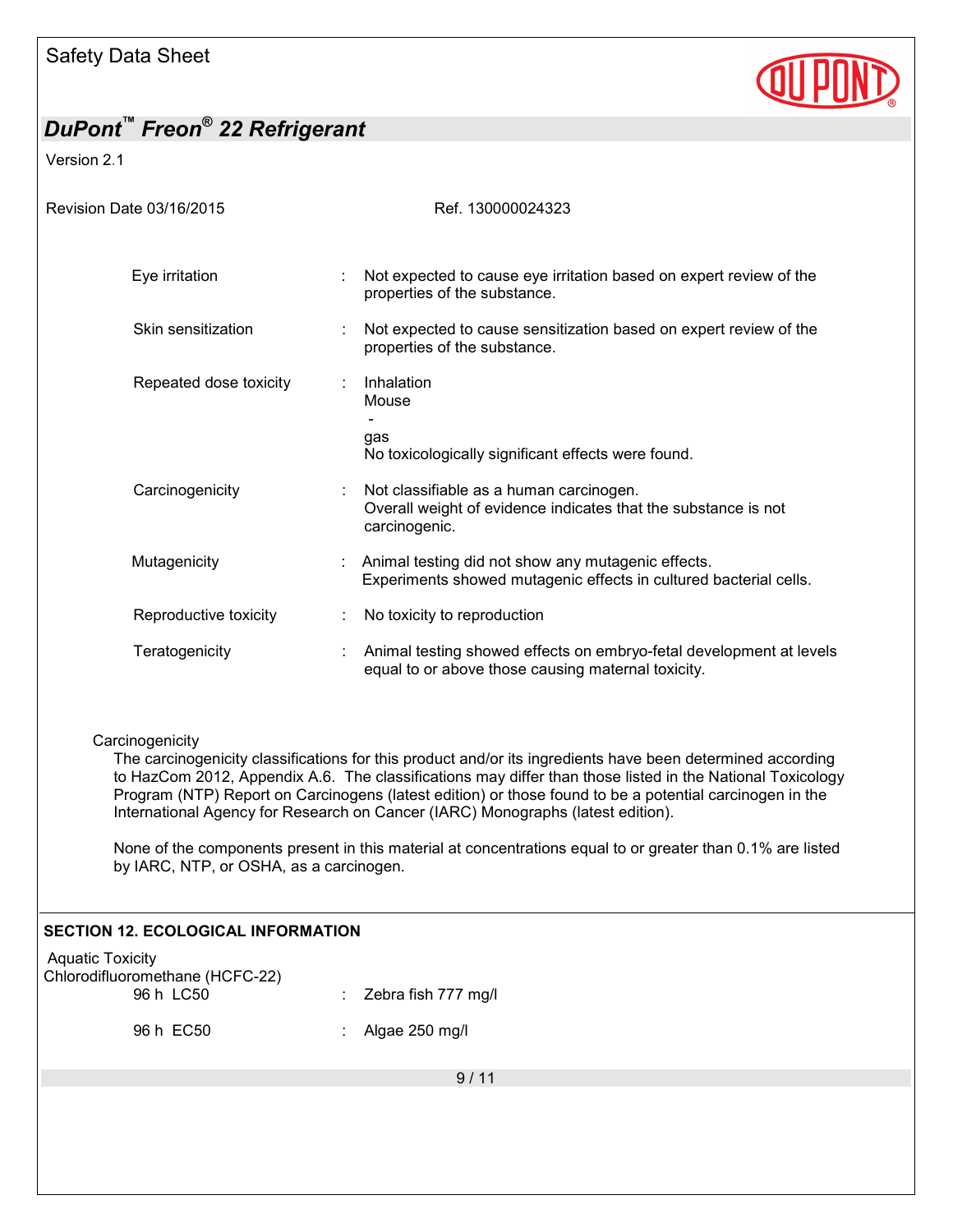| Safety Data Sheet                   |                                                       |                                                                                                                                                                                                        |
|-------------------------------------|-------------------------------------------------------|--------------------------------------------------------------------------------------------------------------------------------------------------------------------------------------------------------|
|                                     | DuPont <sup>™</sup> Freon <sup>®</sup> 22 Refrigerant |                                                                                                                                                                                                        |
| Version 2.1                         |                                                       |                                                                                                                                                                                                        |
|                                     |                                                       |                                                                                                                                                                                                        |
| Revision Date 03/16/2015            |                                                       | Ref. 130000024323                                                                                                                                                                                      |
|                                     | 48 h EC50                                             | Daphnia magna (Water flea) 433 mg/l                                                                                                                                                                    |
|                                     |                                                       |                                                                                                                                                                                                        |
| <b>Environmental Fate</b>           |                                                       |                                                                                                                                                                                                        |
| Chlorodifluoromethane (HCFC-22)     | Biodegradability                                      | According to the results of tests of biodegradability this product is not<br>÷.<br>readily biodegradable.                                                                                              |
|                                     | <b>SECTION 13. DISPOSAL CONSIDERATIONS</b>            |                                                                                                                                                                                                        |
| Waste disposal methods -<br>Product |                                                       | : Can be used after re-conditioning. Recover, reclaim by distillation, or remove<br>to a permitted waste disposal facility. Comply with applicable Federal,<br>State/Provincial and Local Regulations. |
| Contaminated packaging              |                                                       | : Empty pressure vessels should be returned to the supplier.                                                                                                                                           |
| <b>DOT</b>                          | <b>SECTION 14. TRANSPORT INFORMATION</b><br>UN number | : 1018                                                                                                                                                                                                 |
|                                     | Proper shipping name                                  | : Chlorodifluoromethane                                                                                                                                                                                |
|                                     | Class                                                 | 2.2                                                                                                                                                                                                    |
| IATA_C                              | Labelling No.<br>UN number                            | $\therefore$ 2.2<br>: 1018                                                                                                                                                                             |
|                                     | Proper shipping name                                  | : Chlorodifluoromethane                                                                                                                                                                                |
|                                     |                                                       |                                                                                                                                                                                                        |
|                                     | Class                                                 | : 2.2                                                                                                                                                                                                  |
| <b>IMDG</b>                         | Labelling No.<br>UN number                            | 2.2<br>1018                                                                                                                                                                                            |
|                                     | Proper shipping name                                  | CHLORODIFLUOROMETHANE                                                                                                                                                                                  |
|                                     | <b>Class</b>                                          | 2.2                                                                                                                                                                                                    |
|                                     | Labelling No.                                         | $\therefore$ 2.2                                                                                                                                                                                       |
|                                     |                                                       |                                                                                                                                                                                                        |
|                                     | <b>SECTION 15. REGULATORY INFORMATION</b>             |                                                                                                                                                                                                        |
|                                     |                                                       | 10/11                                                                                                                                                                                                  |
|                                     |                                                       |                                                                                                                                                                                                        |
|                                     |                                                       |                                                                                                                                                                                                        |
|                                     |                                                       |                                                                                                                                                                                                        |